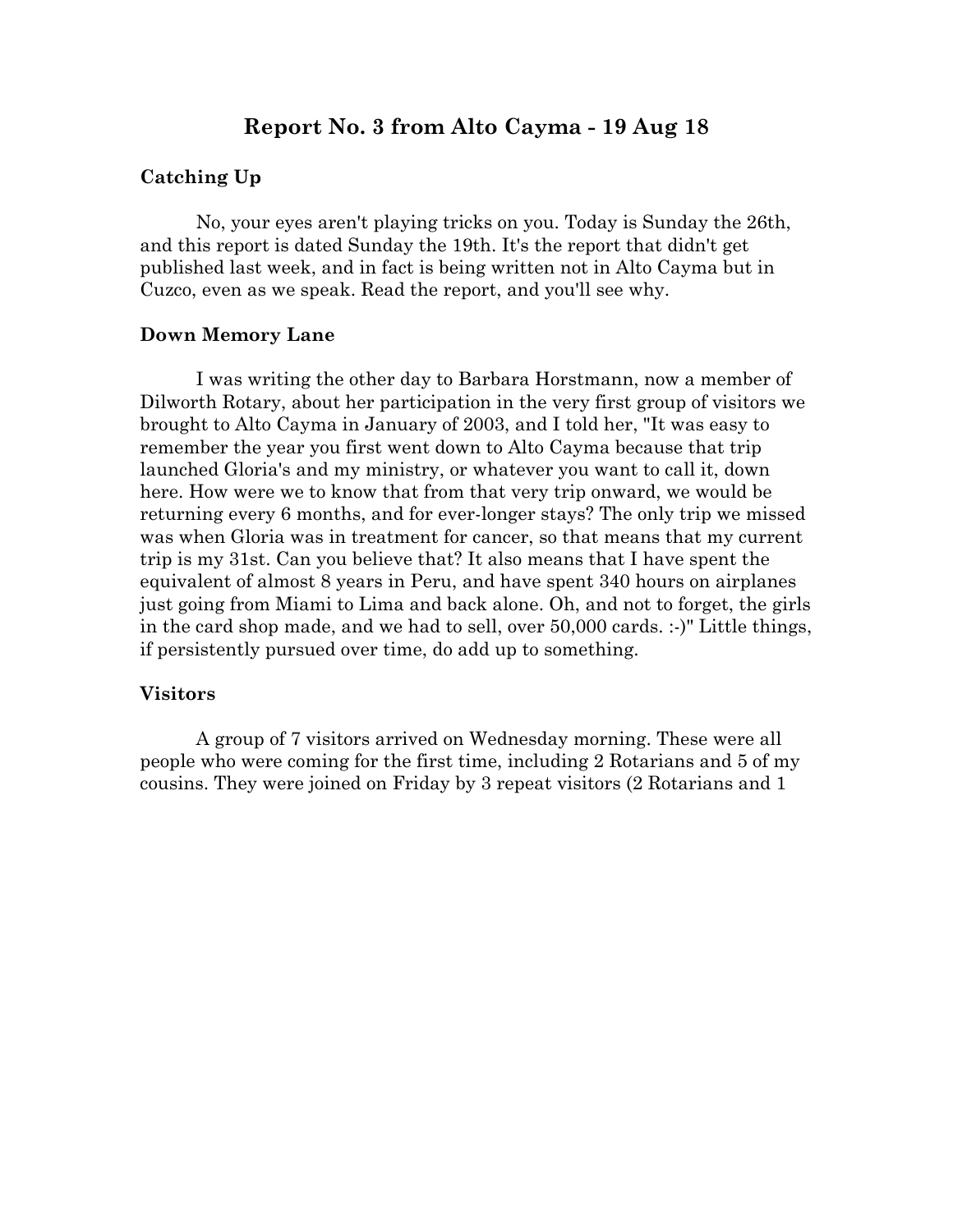

cousin). These 10 visitors will figure prominently in this week's and next week's reports.

# **Arequipa Day**

Wednesday was the 478th anniversary of the founding of Arequipa, so we took the visitors downtown to see the big parade they hold each year. The



parade includes dancing groups and floats, and runs for about 11 hours.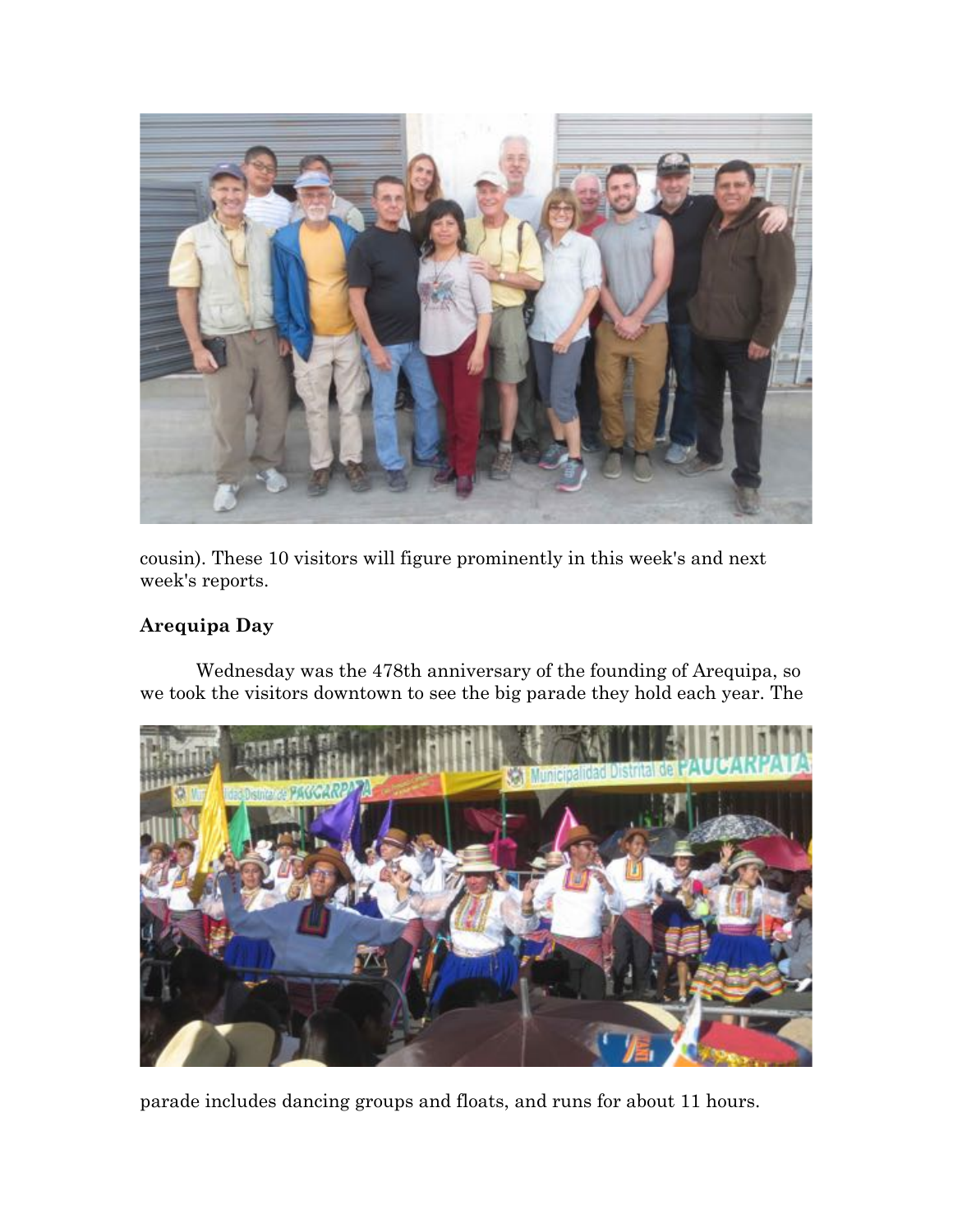

It's very festive, and people come from all over Peru to see it.

## **Home Visits**

On Thursday morning, we started visiting "ahijados" (sponsorees) who are being sponsored by our visitors. This is always something special, as the



people here simply can't believe that someone would travel so far to come and see them. I always enjoy these encounters, because no matter how many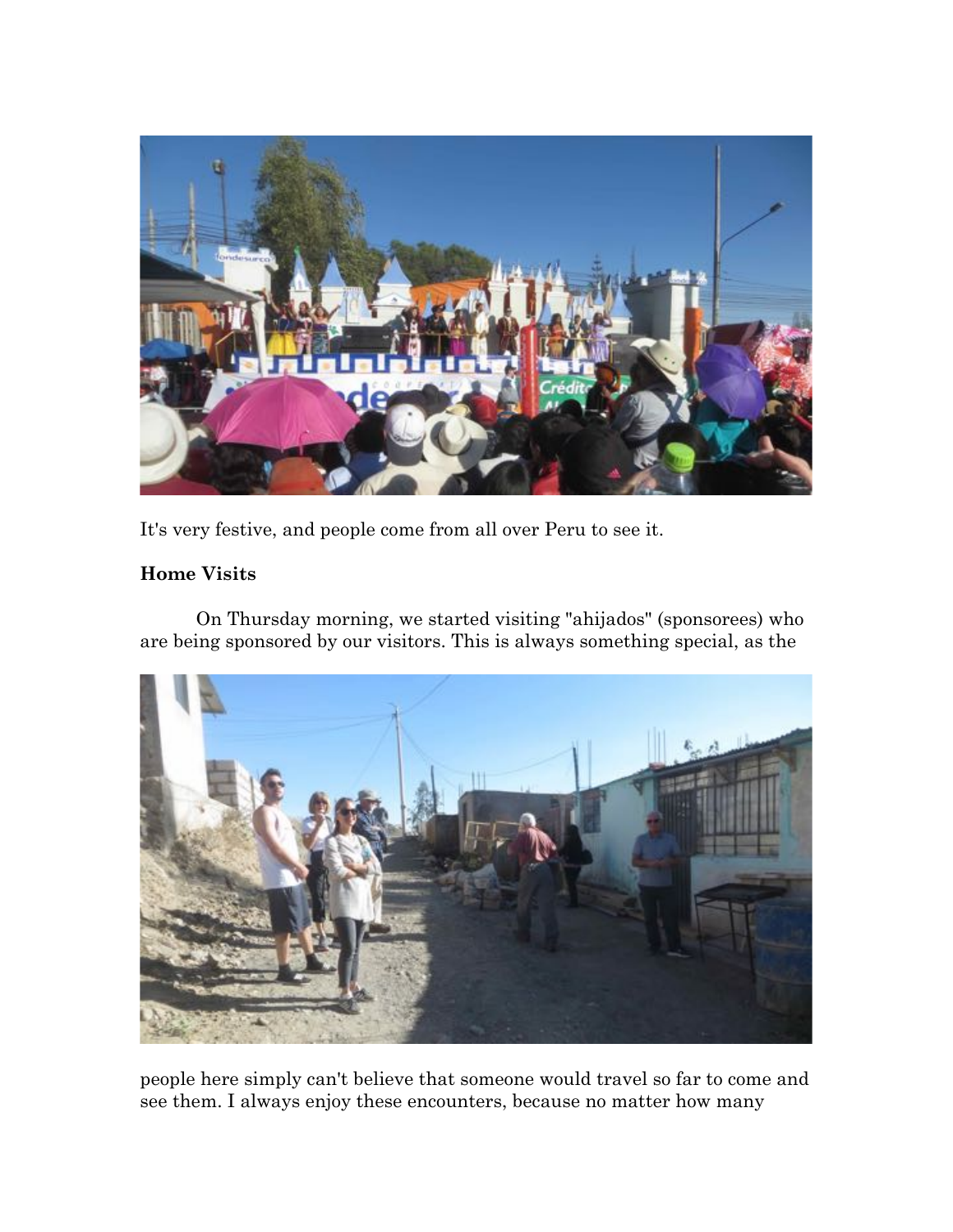letters may have been exchanged in the past, to meet face to face is always a mutual revelation. By the time the visit has ended, there's no room left for



doubt in the sponsor's mind as to how worthwhile and appreciated his or her

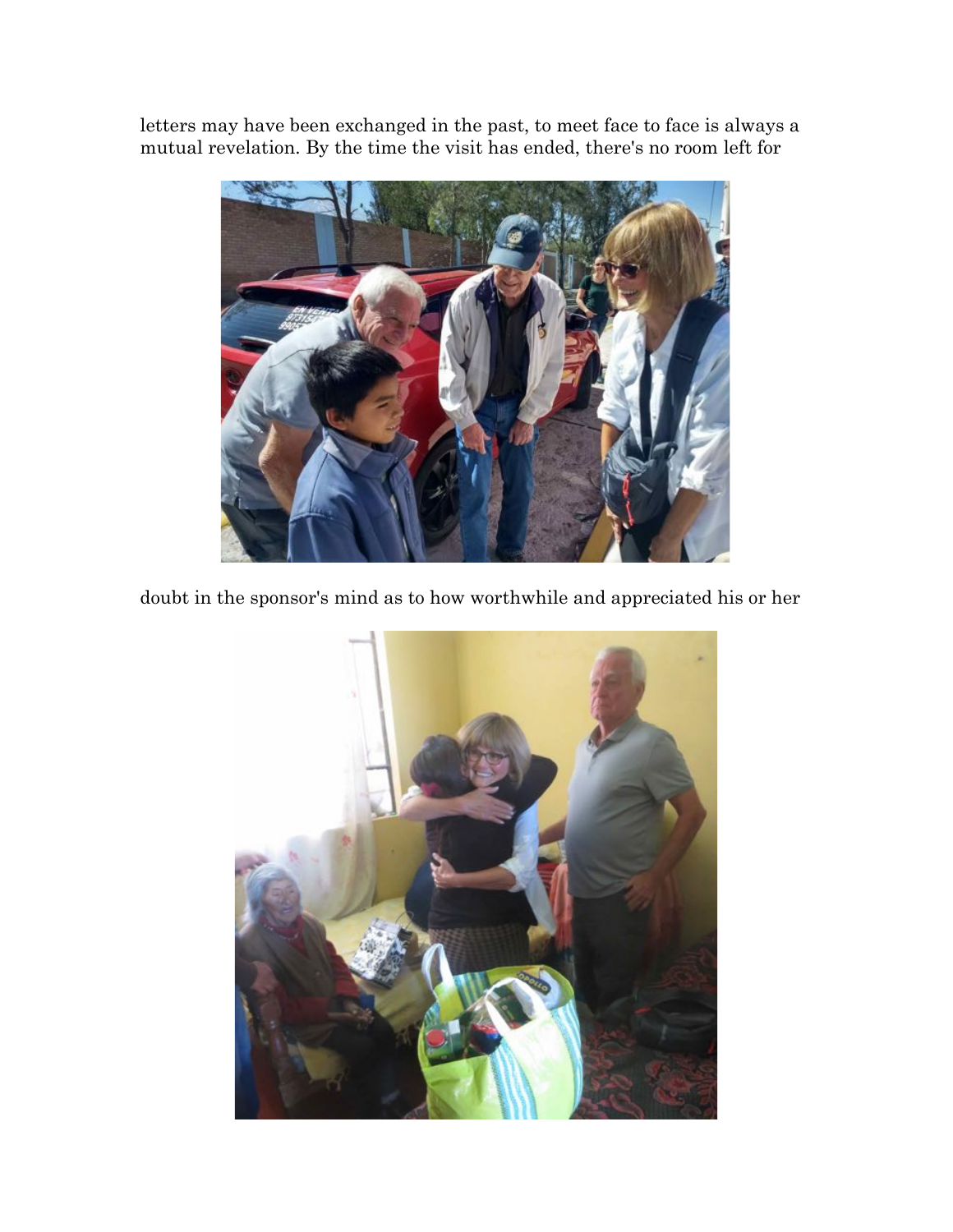support has been. It's not unusual to visit a house and find the walls covered with positive messages and educational materials. This is something we



strongly encourage in the sponsorship program, to always aspire to higher values for the good of the family.

On Thursday afternoon, we visited 4 people who don't have sponsors yet, but are on the waiting list. The visitors were quick to notice that the contrast between those who have been in our program for a while, and those who are still waiting to get in, is often quite dramatic. Three of the 4 now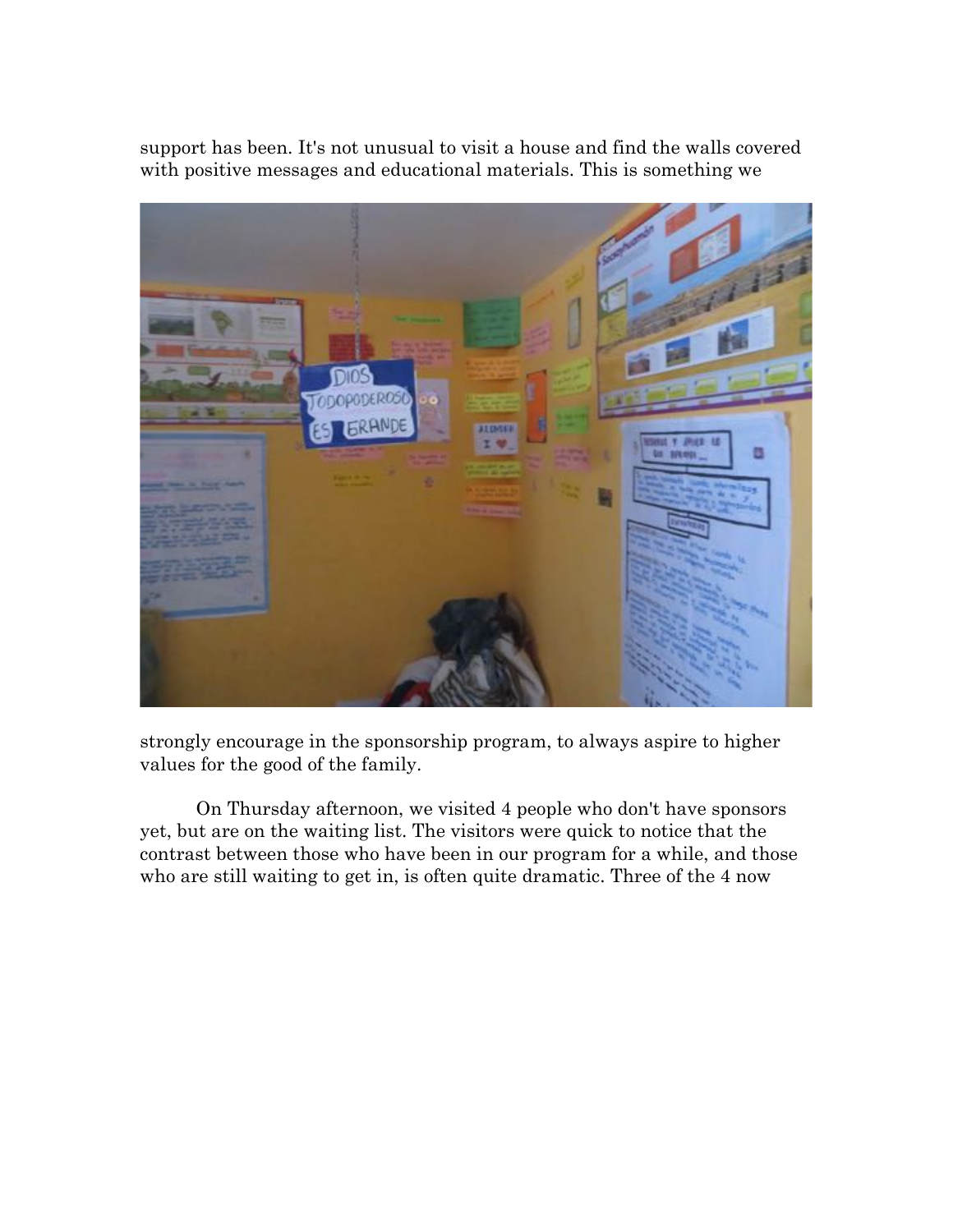

have sponsorships as a result of these visits. When visitors see firsthand the challenges these people face, and the courage and optimism with which they face them, sponsorships practically spring up out of the ground automatically. It's a constant frustration to me that try as I may, through photos and stories, I can't seem to get that across to my readers, whereas the few who are able to come visit us "get it" immediately and respond on the spot.

# **English Class**

On Thursday afternoon, we also dropped in on John's English class in Mujeres con Esperanza. This class is always well attended, and one look at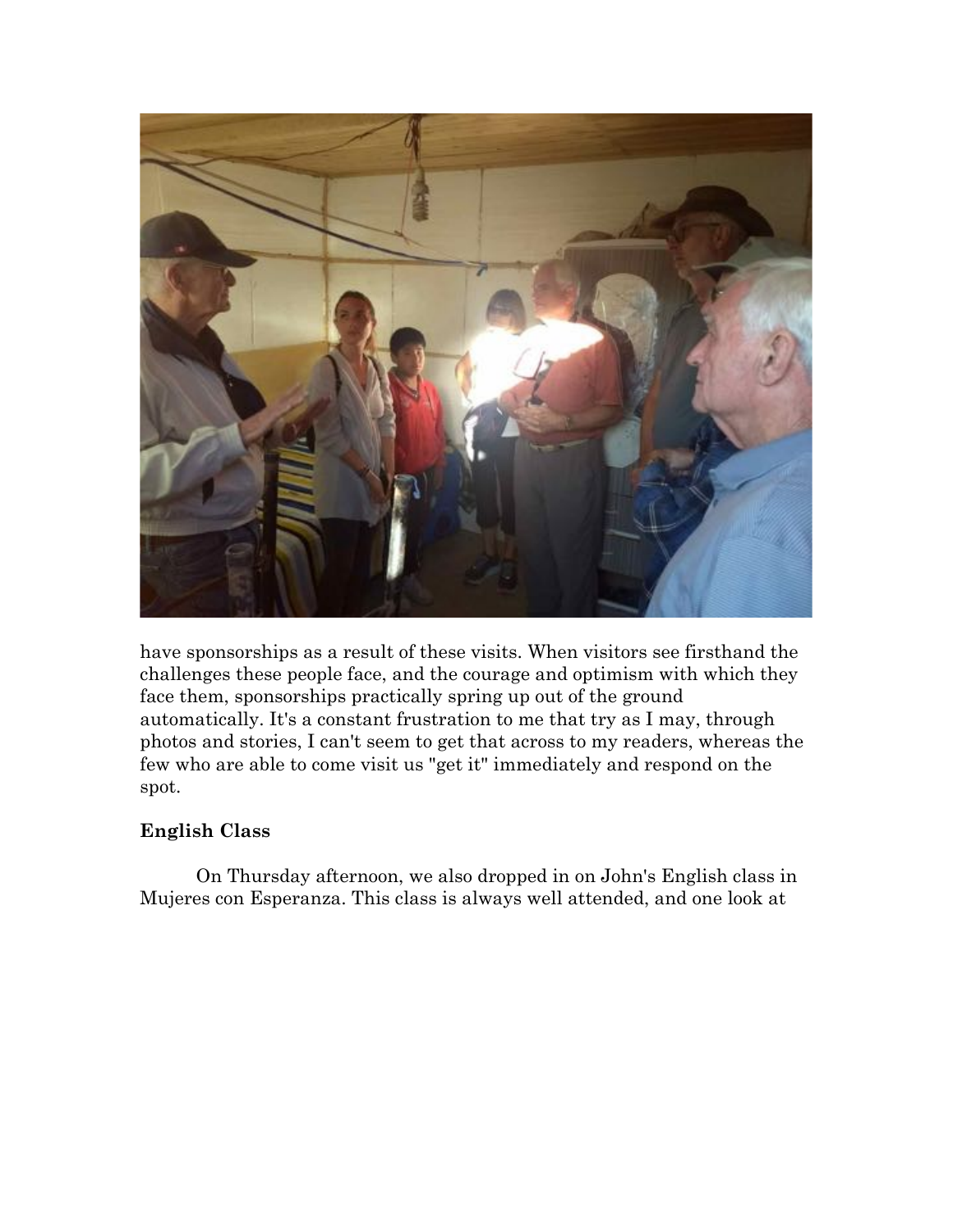

this boy tells the story of how challenging it is to capture the attention of so



many young kids at once, and keep them focused on the lesson at hand.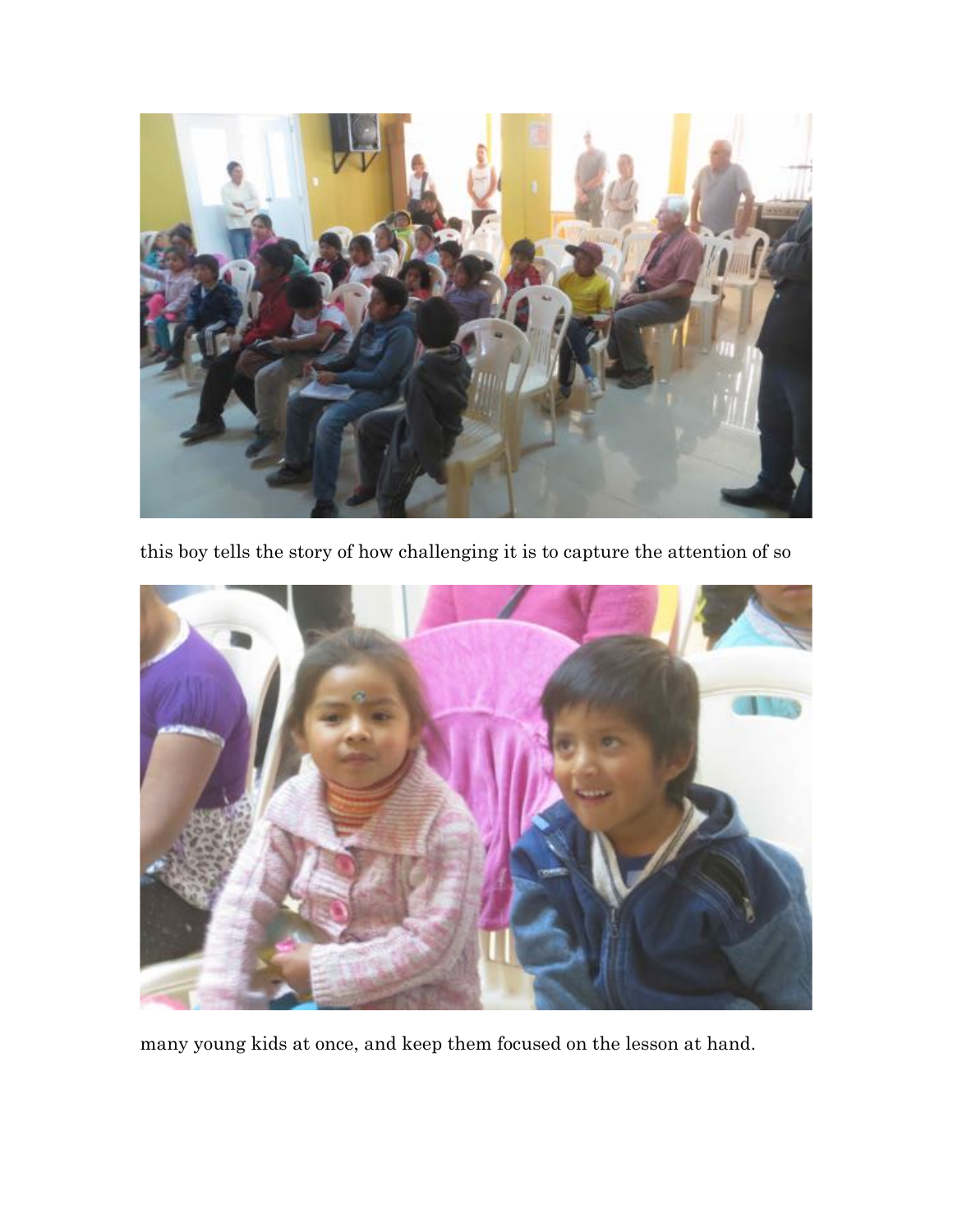### **Meeting the Rotarians**

On Thursday evening, we went to the Chinese restaurant Fung Wha, which is where the Arequipa Ciudad Blanca Rotary Club meets. The restaurant is owned by Miguel Martinez, Past President of that club, but our motive for going there was simply to partake of his excellent Chinese food. Nevertheless, when we got there, we found several members of the club



waiting for us, so the occasion turned into a good experience of international Rotary fellowship as well.

### **More Visitors**

As mentioned above, on Friday 3 more visitors arrived to join the 7 who were already here. These 3 were all people who had been here at least once before, but the interesting thing was that Tim O'Connell's only previous visit had been 11 years ago, and Warren Kean's was 12 years ago. Everything has changed since then! For example:

• All our streets were dirt then; now the lower settlements are all paved.

• The settlements extended only a few hundred yards above the Volunteer House then; now they stretch for miles above.

• The Aldea (orphanage) consisted of rude cement block buildings, but was home to 50 boys and girls; now it has beautiful buildings,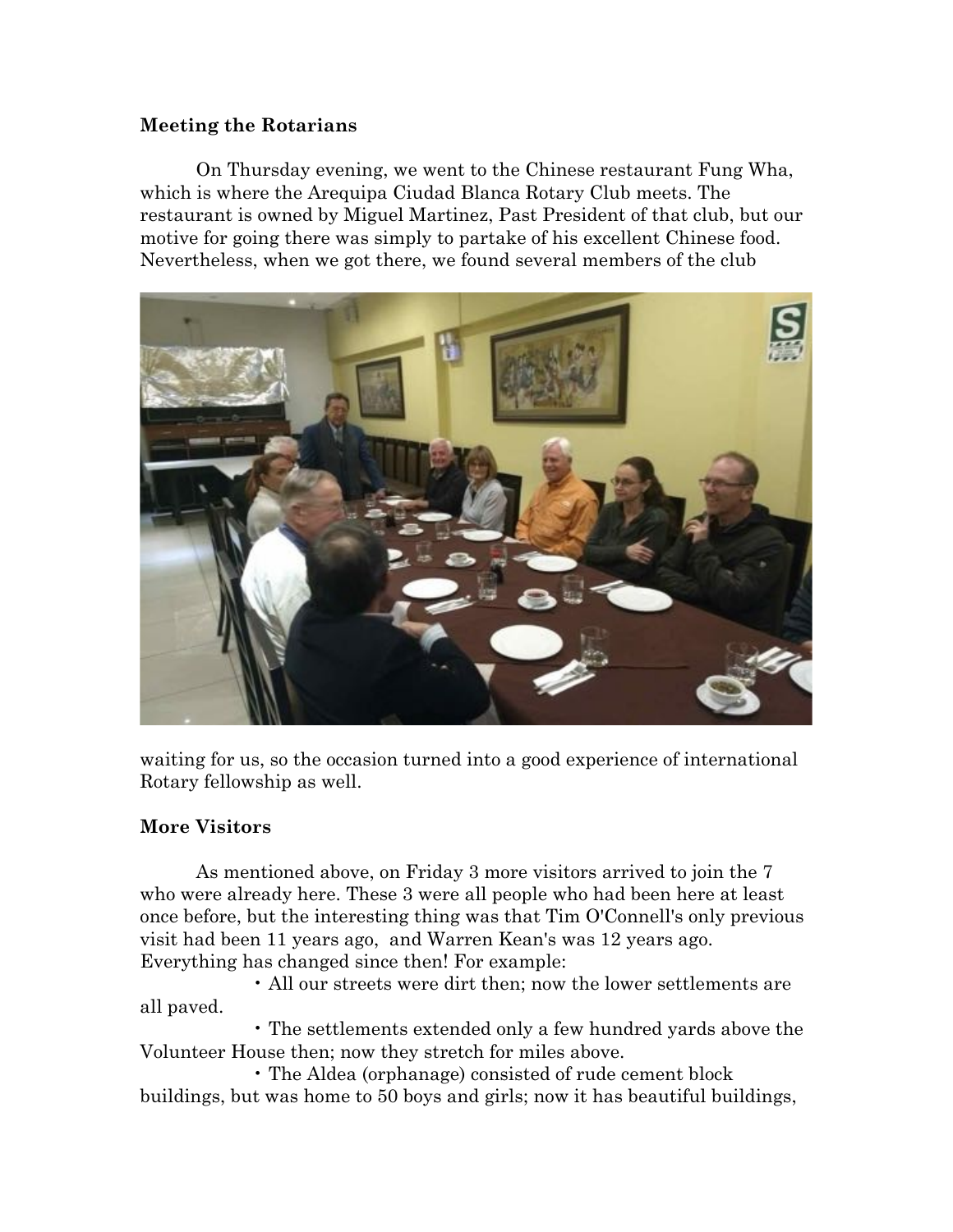houses boys only, and has expanded into a full family service center created by Father Alex. Once again, time plus persistence yields progress.

### **More Home Visits**

On Friday afternoon we visited the "ahijados" who are being sponsored by the last visitors to arrive. Sevrin Huselid visited Jessica, who was just admitted to the National University to study Psychology. She was still in the



Acercándonos program when Sevrin started sponsoring her 4 years ago. It gives a great deal of satisfaction to see the people we're supporting progress in this manner. Jessica's father abandoned the family shortly after she was born, and her mother has supported Jessica and her younger sister by making and selling handicrafts. She's very good at what she does, but there's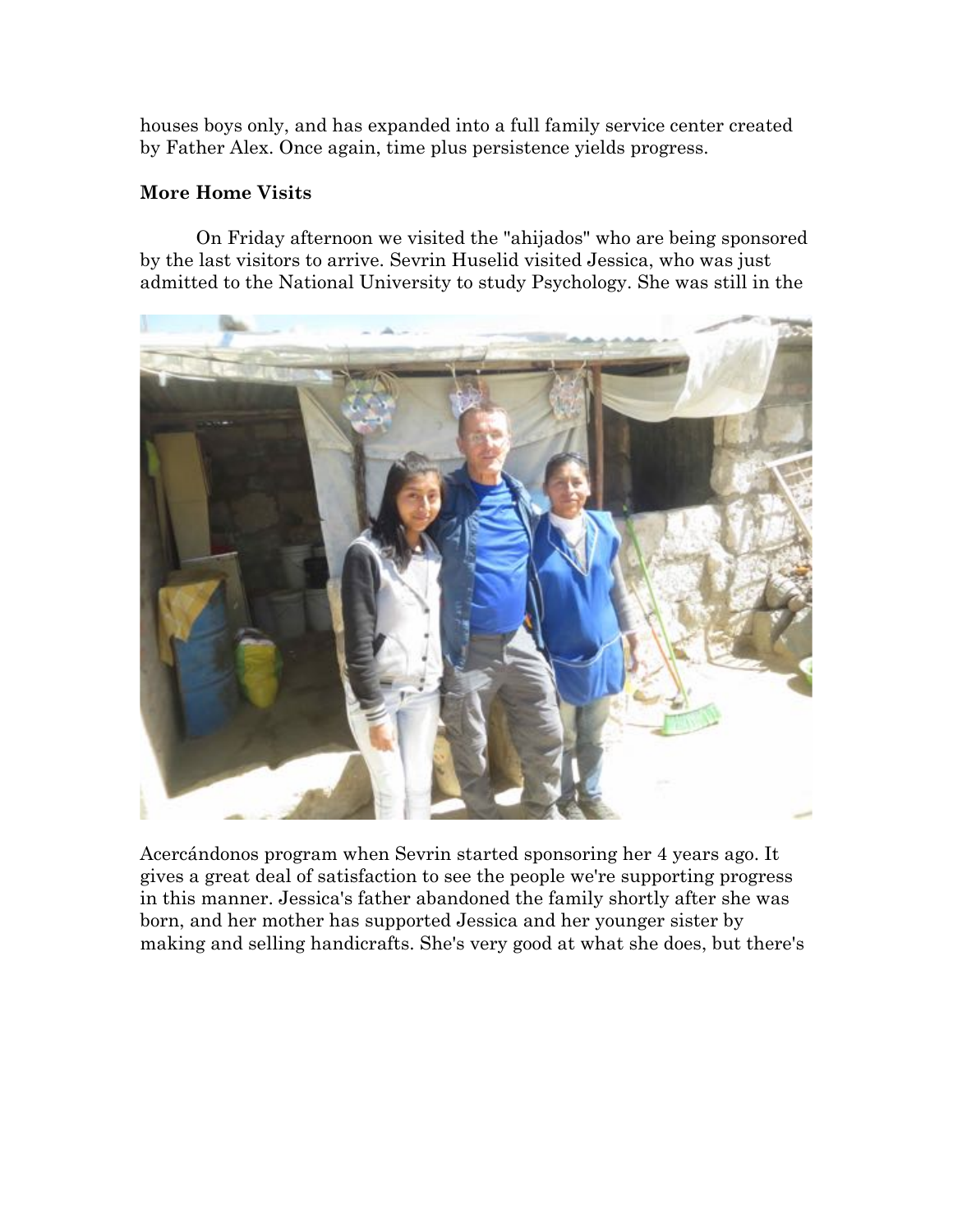

no way she could afford to educate her daughters on what she makes without the supplemental help that Sevrin provides

Warren Kean visited the family he's been sponsoring for 12 years, but had never met. (They were selected just after his visit.) He was pleasantly surprised to see what a nice house they had been able to build, a little at a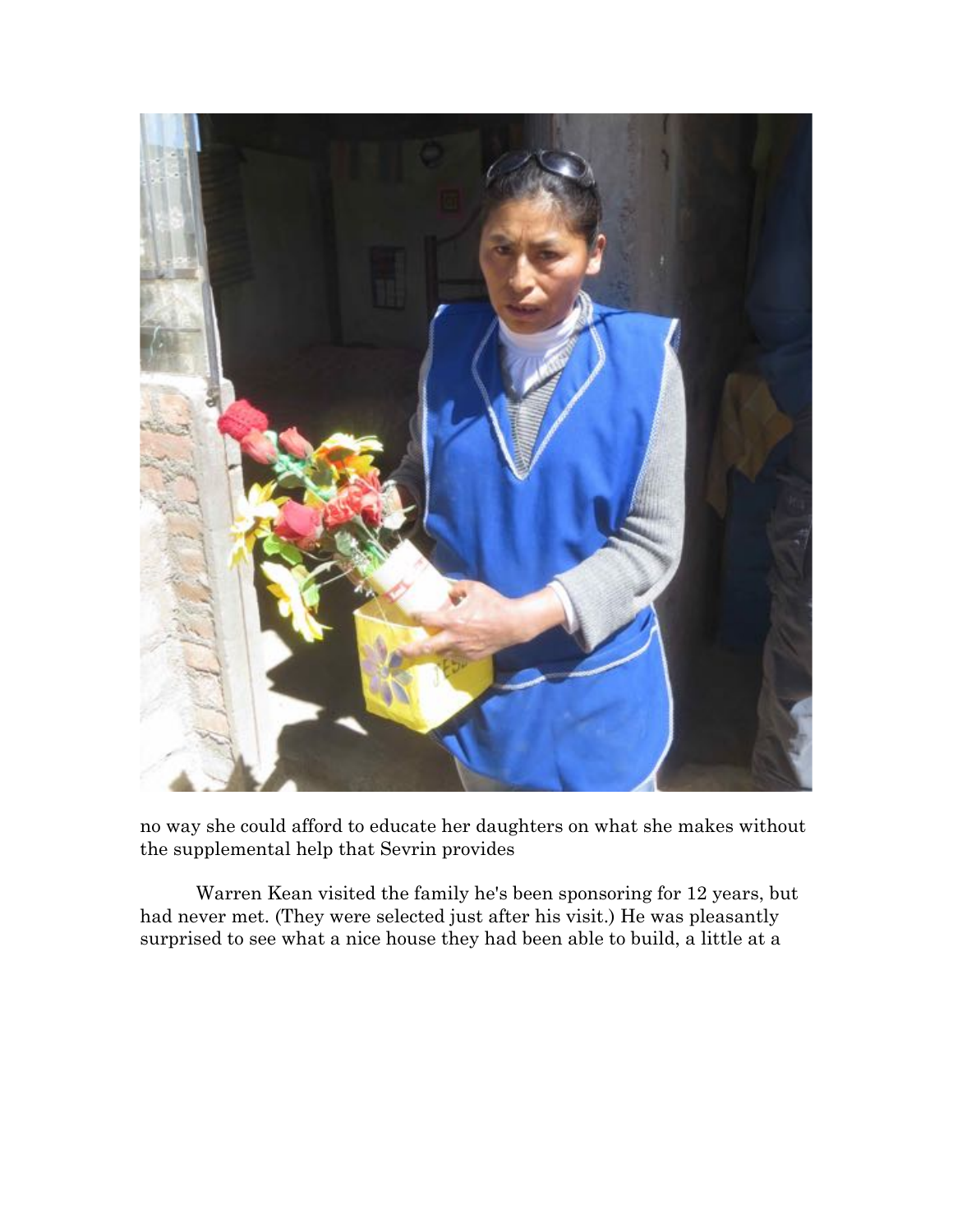

time, with his support. Tomás, the father, was away working at the time of the visit. Frank, the younger son, is now in the Air Force, and Juan Carlos, the older son, was also away, but Warren had the opportunity to meet Anaís

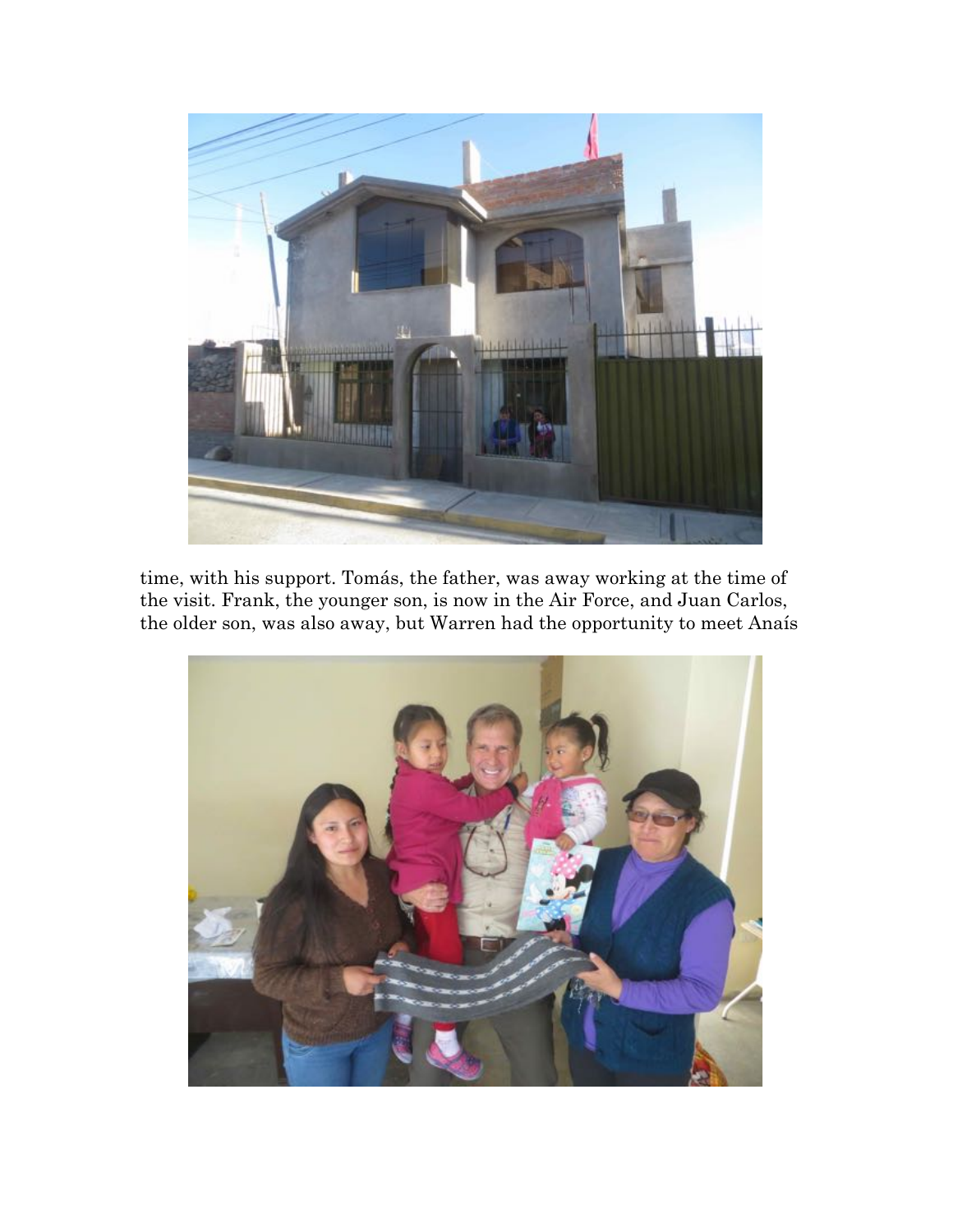(on the left), whose university studies he is still supporting. He also was greeted by Maruja's youngest daughter (in his right arm) and Anaís' daughter (in his left arm) The family expressed great gratitude to Warren and his wife, Amy, for their steadfast support over all these years.

#### **An Important Anniversary**

Five years ago Saturday, we dedicated our first Service Center building in Alto Cayma, named the Jim Catapano Community Center after the gentleman who bequeathed us the money to buy and rehabilitate the building. Jim's brother, Ron, and his family, and Ashley, one of Jim's



daughters, were present, which made the occasion very special. In fact, we had held up the dedication ceremony for some time in order to await their availability.

### **A Proposed New Daycare Center**

On Saturday morning we took the visitors up to Mujeres con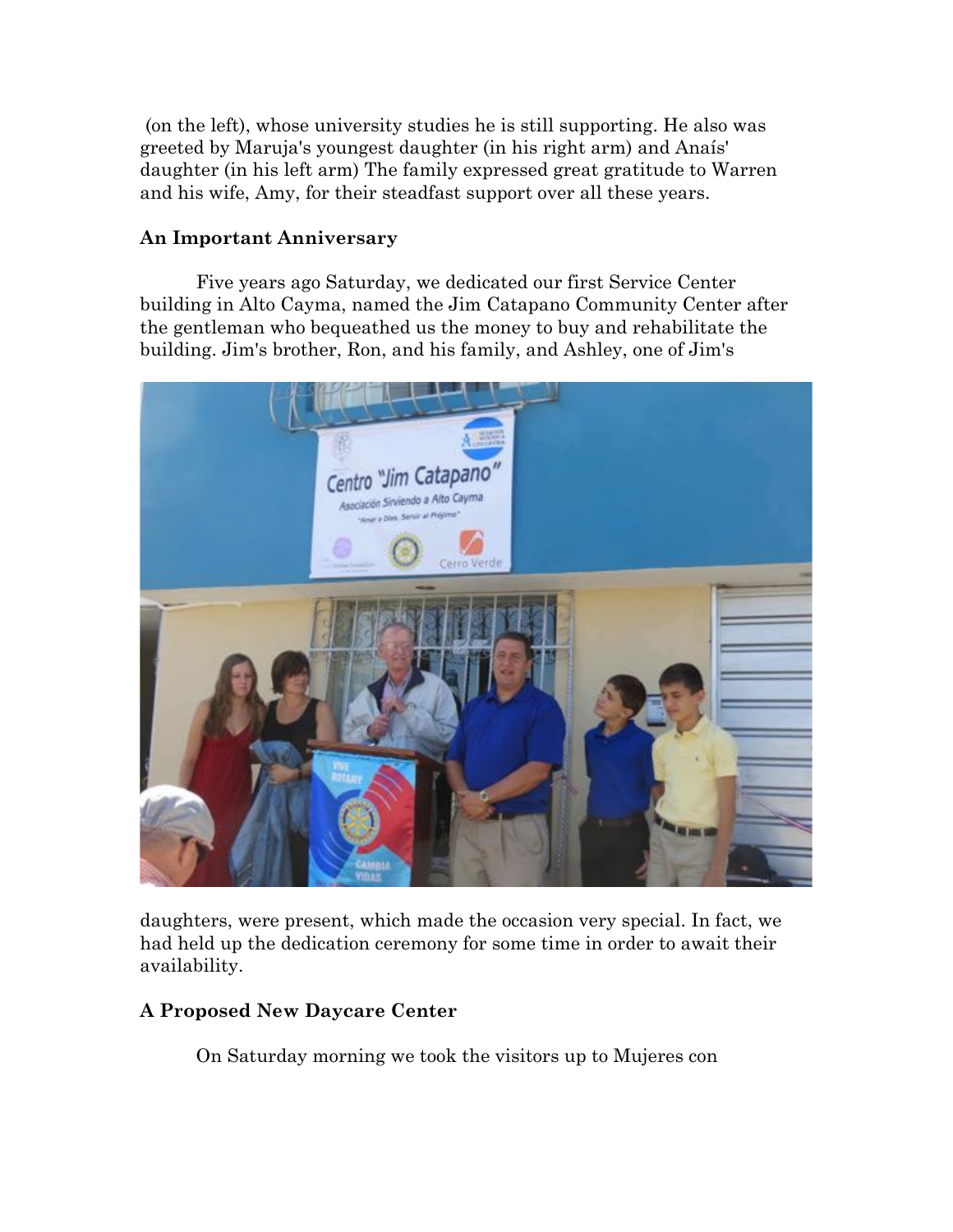

Esperanza, to the "wide open spaces". We toured our new service center



building, and discussed a proposal for a new Daycare Center to enable the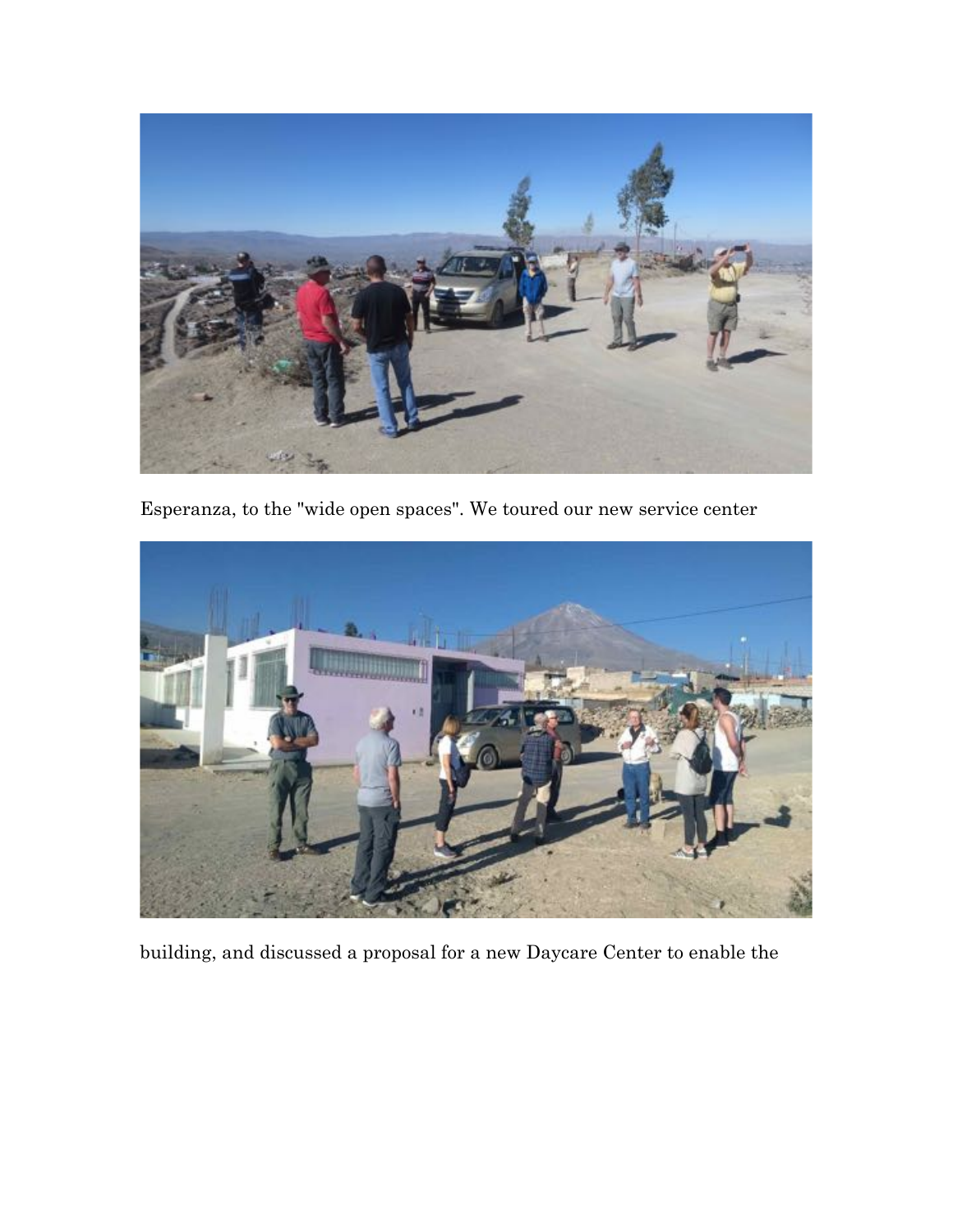

mothers in that settlement to work, pursue vocational training, or participate in other positive activities offered by our association without having to worry about what to do with their children. Charlotte Rotary and other clubs will be approached with the opportunity to help equip this center and the nutritional program which will accompany it.

## **Wall of Fame**

Later Saturday morning we added the visitors' handprints to our Wall of Fame. It was one of the longest strings of handprints we've put up at any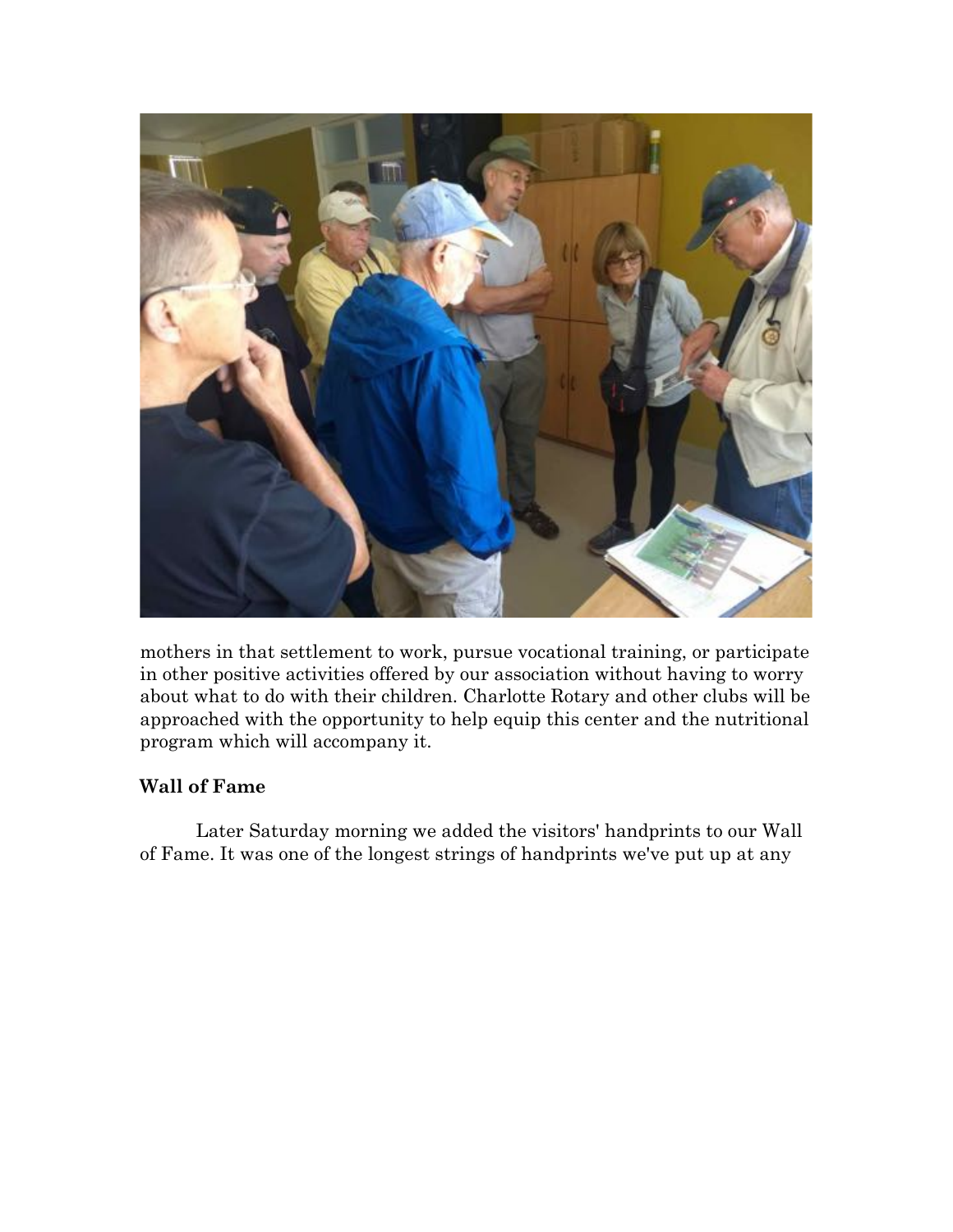

one time, because even some of the repeat visitors had not been back since the service center that includes the Wall was built.

## **Acercándonos Birthday Party**

On Saturday afternoon, the visitors participated in the monthly Acercándonos birthday party. In addition to games for kids and the usual

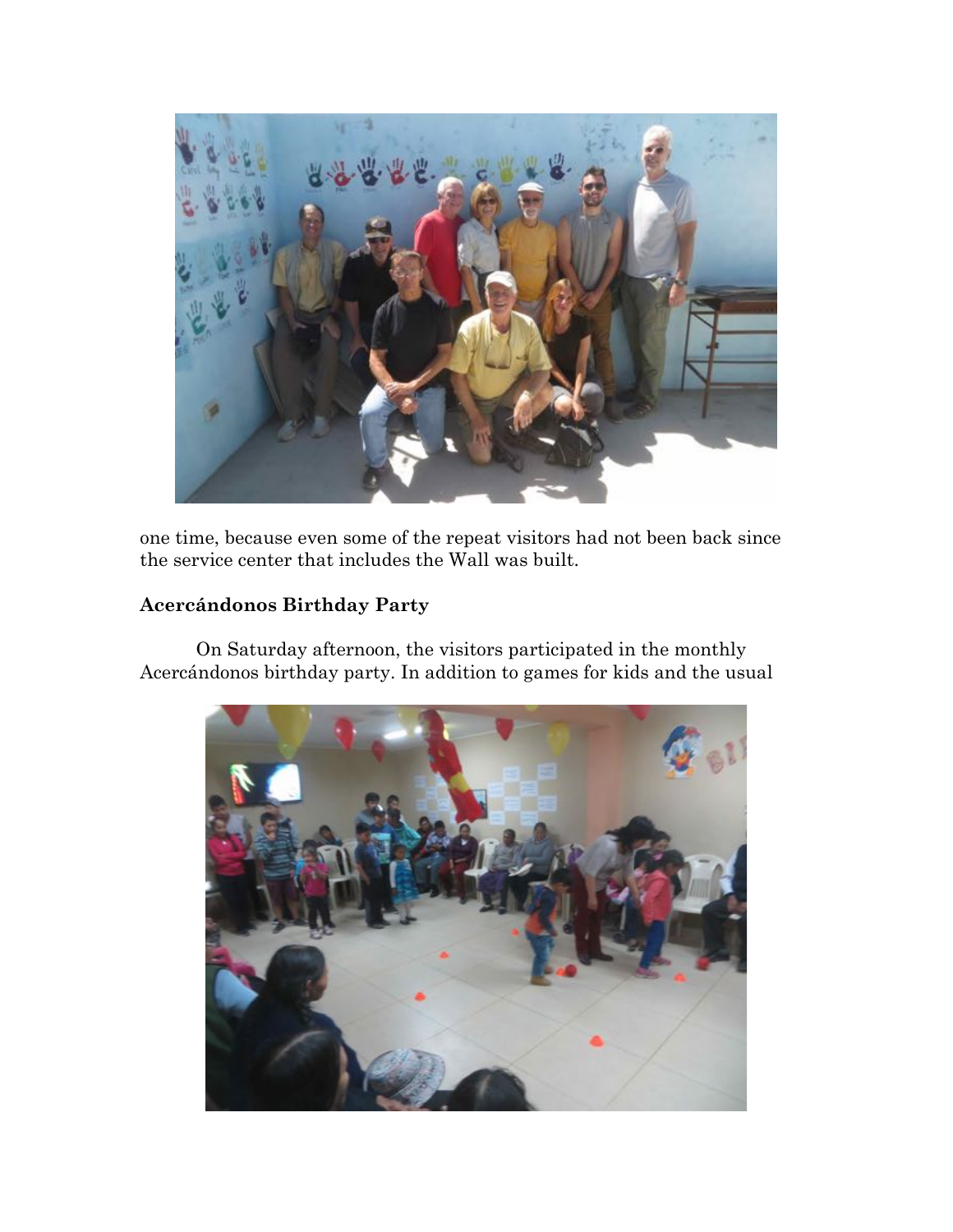game of musical chairs involving the kids and elderly together, John took advantage of the large number of visitors by staging a game of musical chairs just with them. The final contest was between two corporate lawyers, and just as Paul Wyche went to sit down to claim the championship, Warren



Kean pulled the chair out from under him. I think it's what lawyers refer to as "professional courtesy". :-)

## **A Practice Hike**

On Sunday, we took the visitors on the traditional hike to town for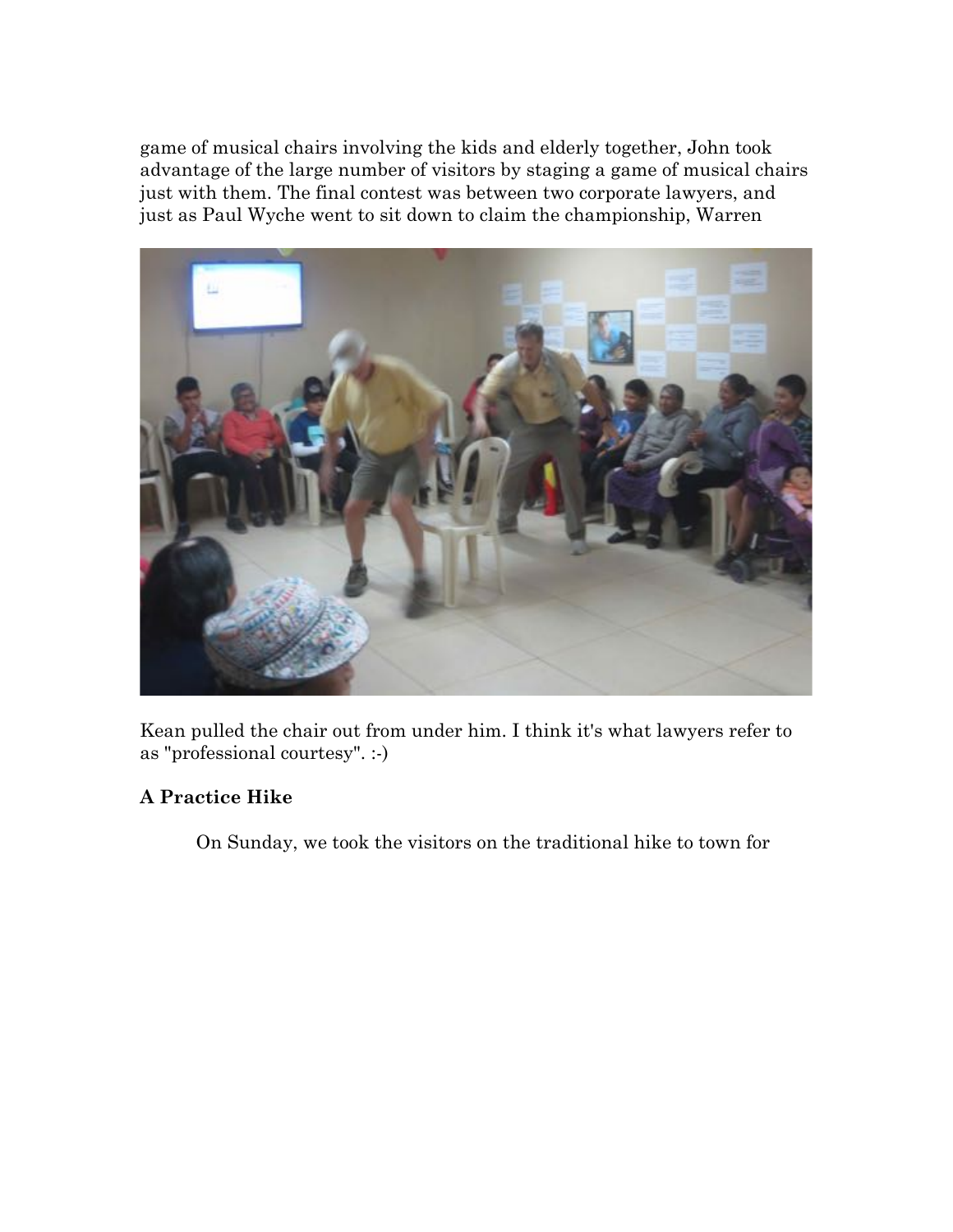

lunch and sightseeing. The visitors were struck by the beauty of the Chili

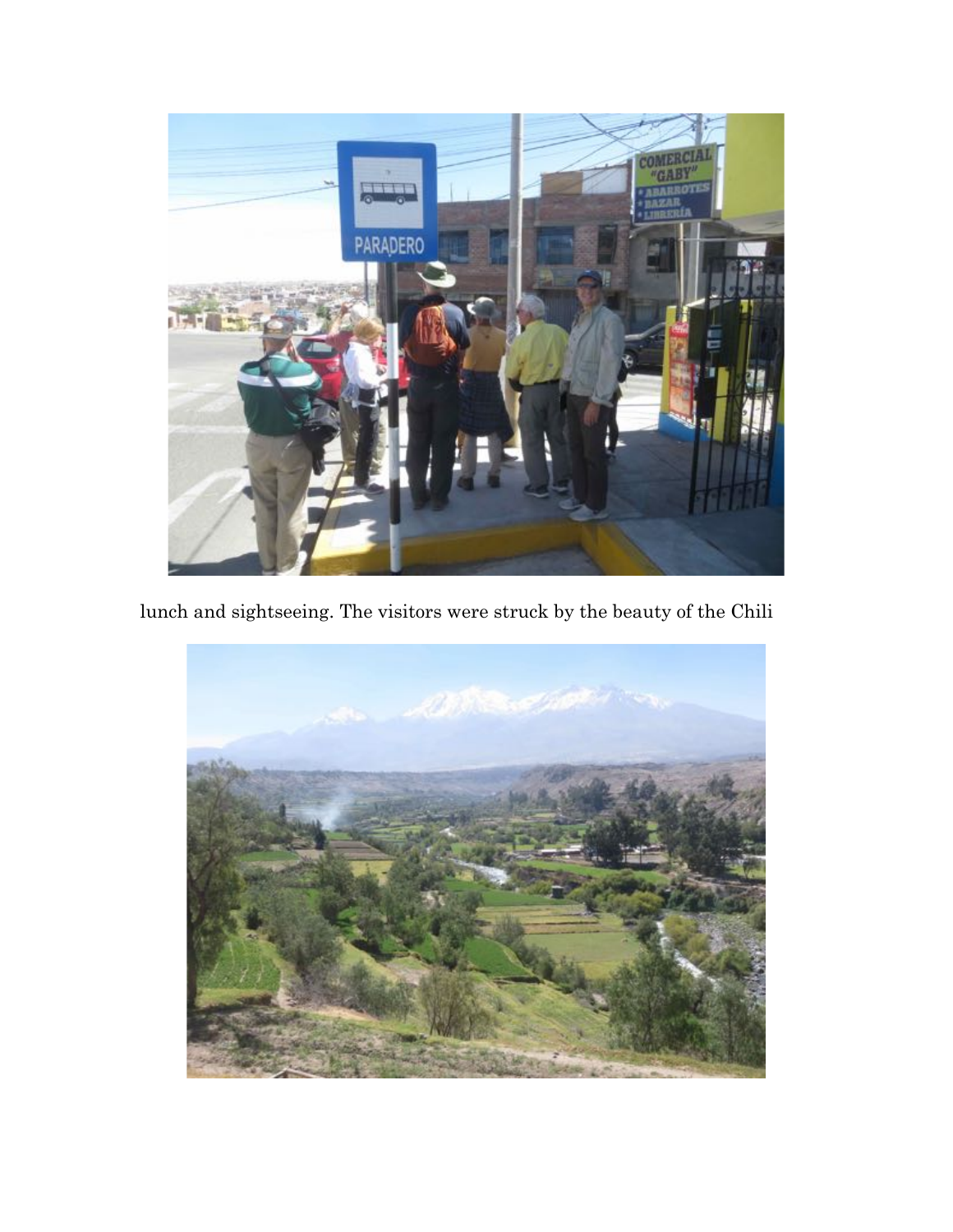River Valley, with the volcano Chachani rising majestically in the background. They also did their part to support the economy of the local



grape, barley and hops growers, and they didn't neglect the local cuy (guinea